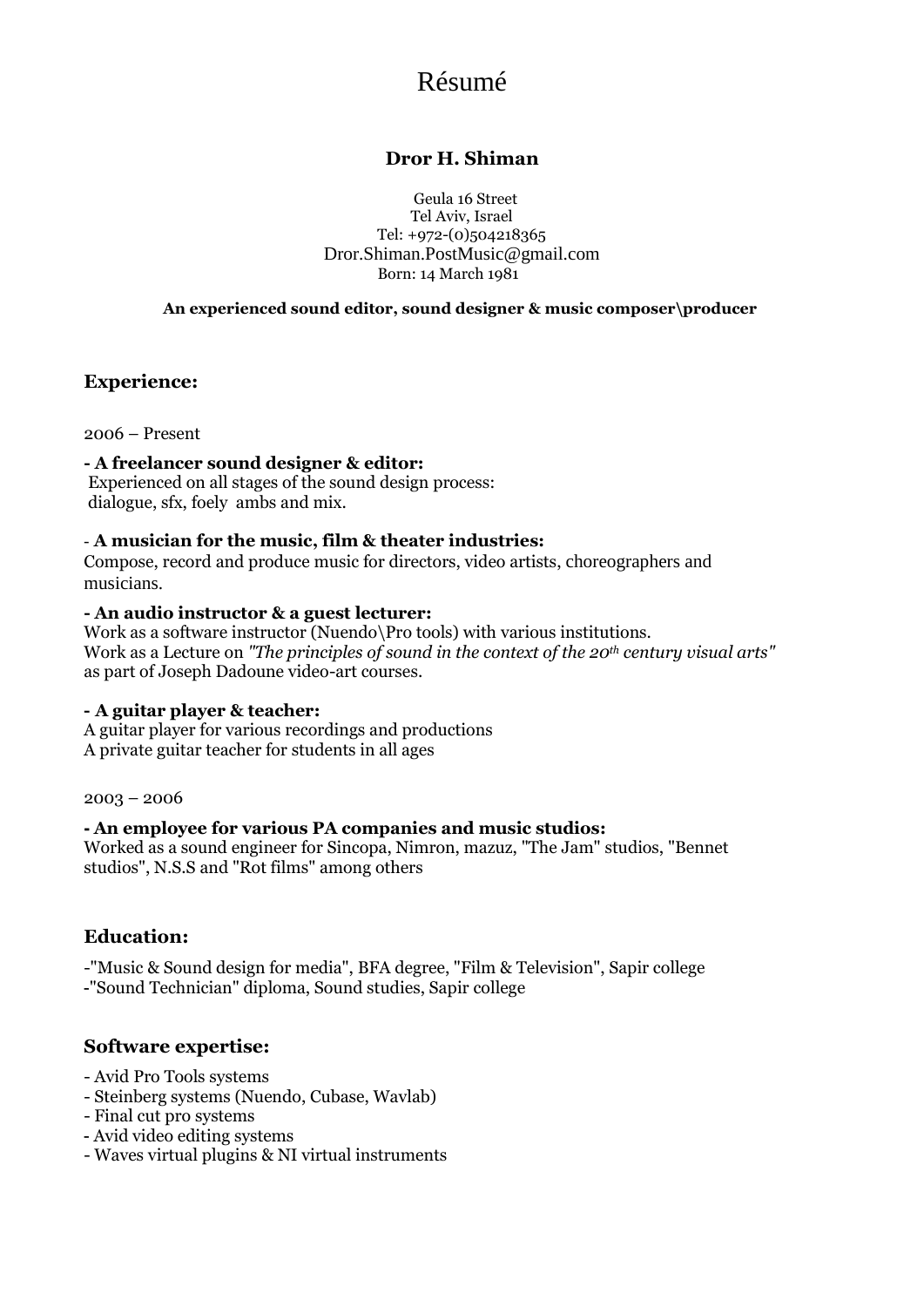### **Skills:**

- Studio and field recordist
- Sound synthesis and midi programmer
- Musical background
- Instrumental background Guitars, Keyboards
- Autodidact, fast learner with excellent technical abilities

### **Personal:**

Language skills - Hebrew \ English Israeli & EU citizenships

### **Project samples and recommendations will be delivered on demand**

## **Selected Projects**

### **"Overture"**(2011) Sci-Fi  **Sound design & Original music**

### **"Ink Bird"** (2011) Video dance  **Sound design**

 **"Edges"** (2010) Documentary  *Nominee on the "Ofir awards 2011" for the best documentary Winner of "Honorable mention award" Cinema south festival*  **Original music**

> **"A future in friendship"** (2010) short film collection German & Israeli co-production **Sound design & Original music**

 **"Unrecognized"** (2010) Animation  *ANIMFEST animation festival, Greece London Jewish festival participation Wisconsin student film festival* **Sound design & Original music**

 **"The 4 seas"**(2010) Video art work by Josheph Dadoune **Sound design**